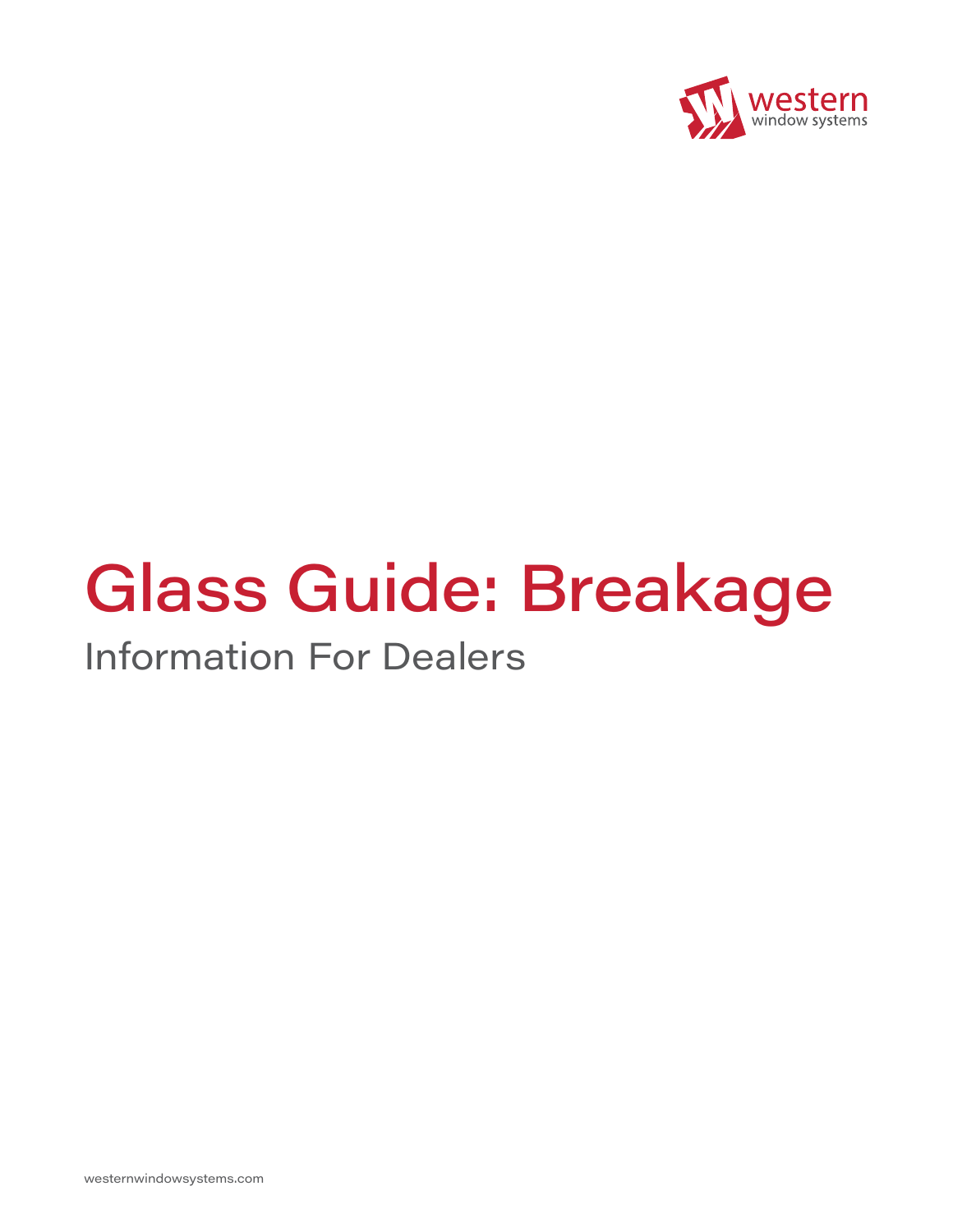### Glass Guide: Breakage

Information For Dealers



There are many different types and causes of glass breakage, including damage during delivery, blemishes caused by windblown elements, or improper care and maintenance. Breakage that is reported within 48 hours of delivery may be eligible for replacement. This document illustrates the three types of breakage and how to determine eligibility for replacement in two steps.

#### **STEP 1 IDENTIFY THE GLASS BREAKAGE TYPE**